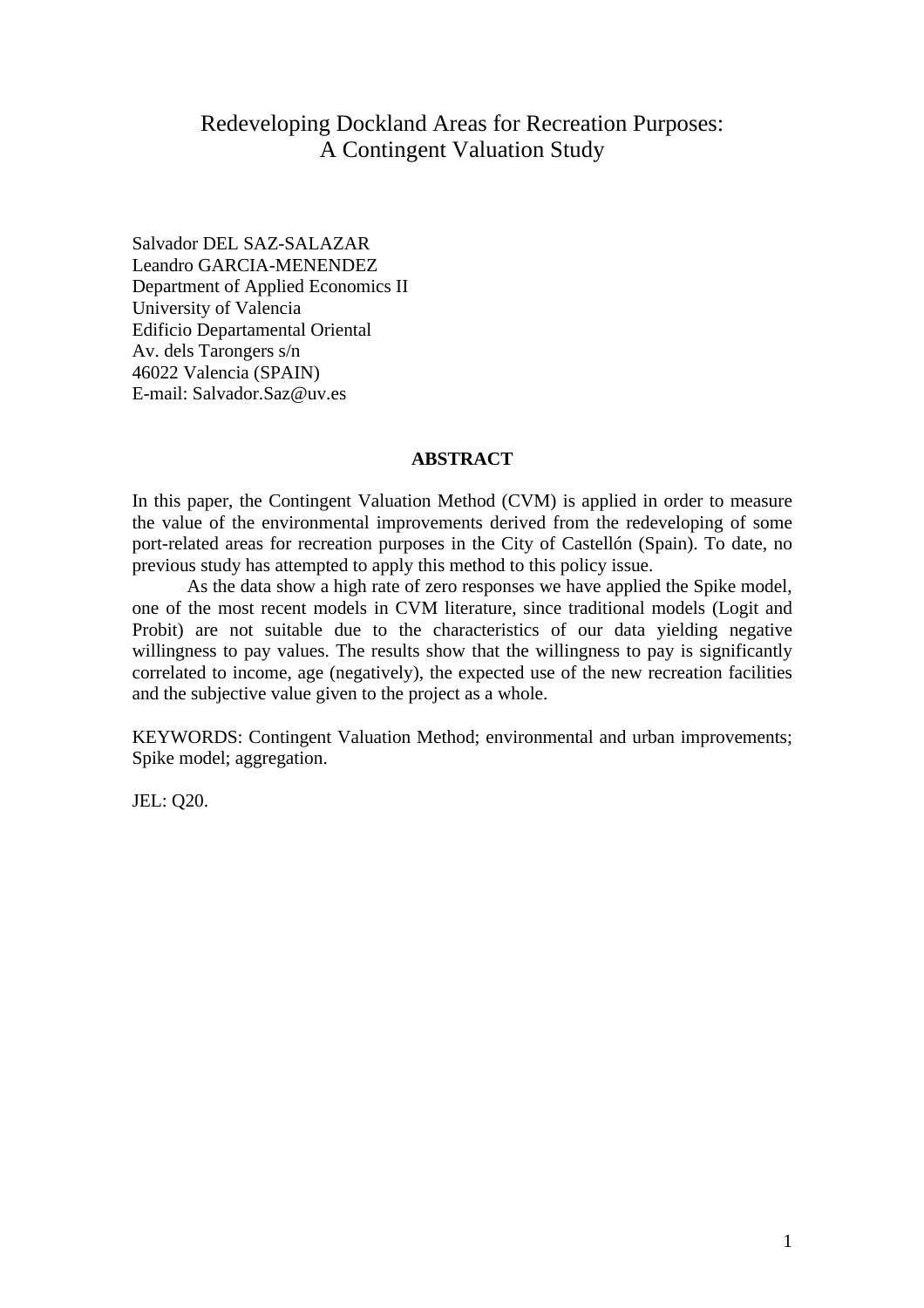#### **I. Introduction**

Traditionally, urban watersides have been in the most run-down, and very often crimeridden, parts of the cities, the areas from which the industry has departed and in which no-one wishes to live (Syms, 1993). However, nowadays the image of these areas has been transformed because is getting an usual phenomenon that port cities proceed to restore their waterfront moving away the commercial activities, and all the negative effects derived from them (traffic of heavy goods, noise, visual intrusion and amenity loss etc.), from the closest areas to the urban boundaries transferring to the city authorities some port areas for recreation and leisure uses for the citizens. These processes encompasses a set of urban and environmental improvements (positive externalities) for the cities and their inhabitants whose value is necessary to know. However, this is a difficult task because such improvements share, to some extent, the non excludable a non rival nature of the public goods. The lack of a market does not imply the absence of value because allegedly these environmental improvements have a high social value because they may contribute to improve the welfare of the individuals.

This article applies the contingent valuation method (CVM), widely used to measure the value of environmental and public goods (Mitchell and Carson, 1989), in order to obtain the value of the positive externalities derived from the restoration of the waterfront of the city of Castellon (Spain) as a basis for strategic planning of urban recreation and thus extending the scope of traditional cost-benefit analysis that does not have in account these externalities. To date, no previous study has attempted to apply this method, specifically, to this policy issue. This restoring process implies the recovering of some old dockland areas for recreation and leisure purposes thus increasing a practically non existing offer of these services in the urban areas surrounding the port of Castellón.

The CVM elicits preferences for public goods by asking people their willingness to pay (WTP) for them. This method presents consumers with hypothetical opportunities to buy public goods, thus circumventing the absence of real market for them. The attraction of contingent valuation is that it facilitates the construction of a market in which the researcher can observe an economic decision directly related with the good of interest (Carson, 1991). The resulting information is more useful than a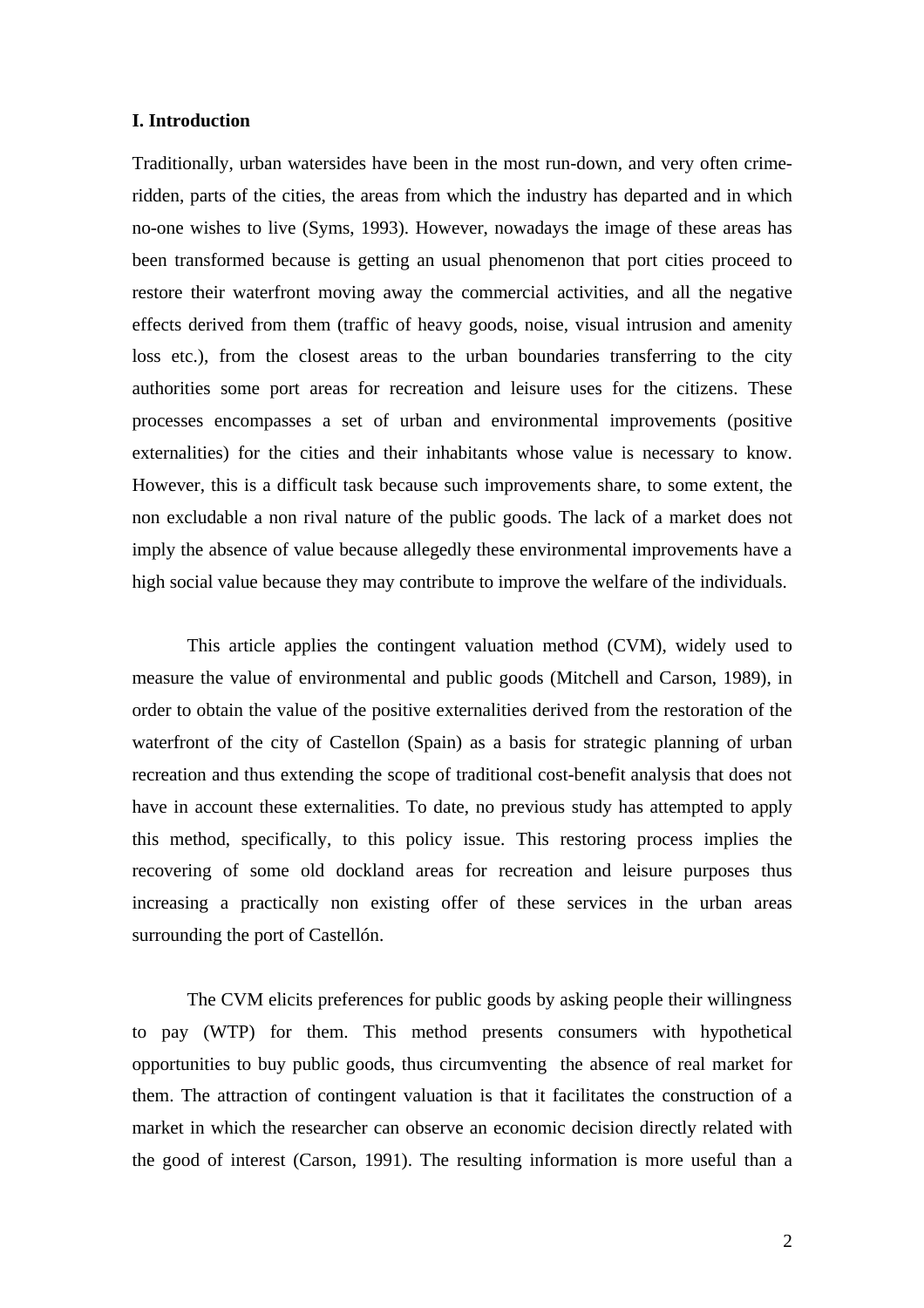simple referendum poll since the CVM records both the direction and the strength of a respondent's preferences (Lockwood et al. 1996). However, like any economic methodology, contingent valuation has its limitations and it can never alone provide the definitive answer to any major policy question (Carson, 1998).

As the data collected from the survey showed a high rate of zero responses, in order to get the mean WTP we have applied the Spike model (Kriströn, 1997) which, in this particular case, is superior to others models considered that yielded negative WTP values.

The article first describes the policy issue under valuation. It next describes the survey process, the empirical model chosen, the results obtained and the aggregation of the individual values. Finally, conclusions and policy implications follow.

## **II. The Muelle de Costa<sup>1</sup> : an open door to the sea**

The Port of Castellon as have previously happened in other port cities, both in Spain as in the rest of the world (see for example, Hoyle et al., 1988, Craig-Smith & Fagence, 1995 and Medda & Nijkamp, 1998), is currently undertaking a restoring process called the "Muelle de Costa, an open door to the sea", that implies the vacating of the old commercial docks which will be transferred to the city authorities for recreation activities. Urban watersides have frequently been regarded as 'no-go' areas as a consequence of crime and other criminal activities. However, public investment in port areas, allied with the private sector investment, is transforming the traditionally negative image of these areas perceived by the citizens. Indeed, is widely recognised the fact that humans beings find water an innately attractive medium, both aesthetically and as the location for a variety of recreational activities (Wood and Handley, 1999). Therefore, investment efforts in these areas improving the environmental quality can act as a catalyst for tourism and recreation activities and thus enhancing the image and economic success of the city of Castellon as a whole.

<sup>1</sup> Muelle de Costa can be translated as Coastal Dock.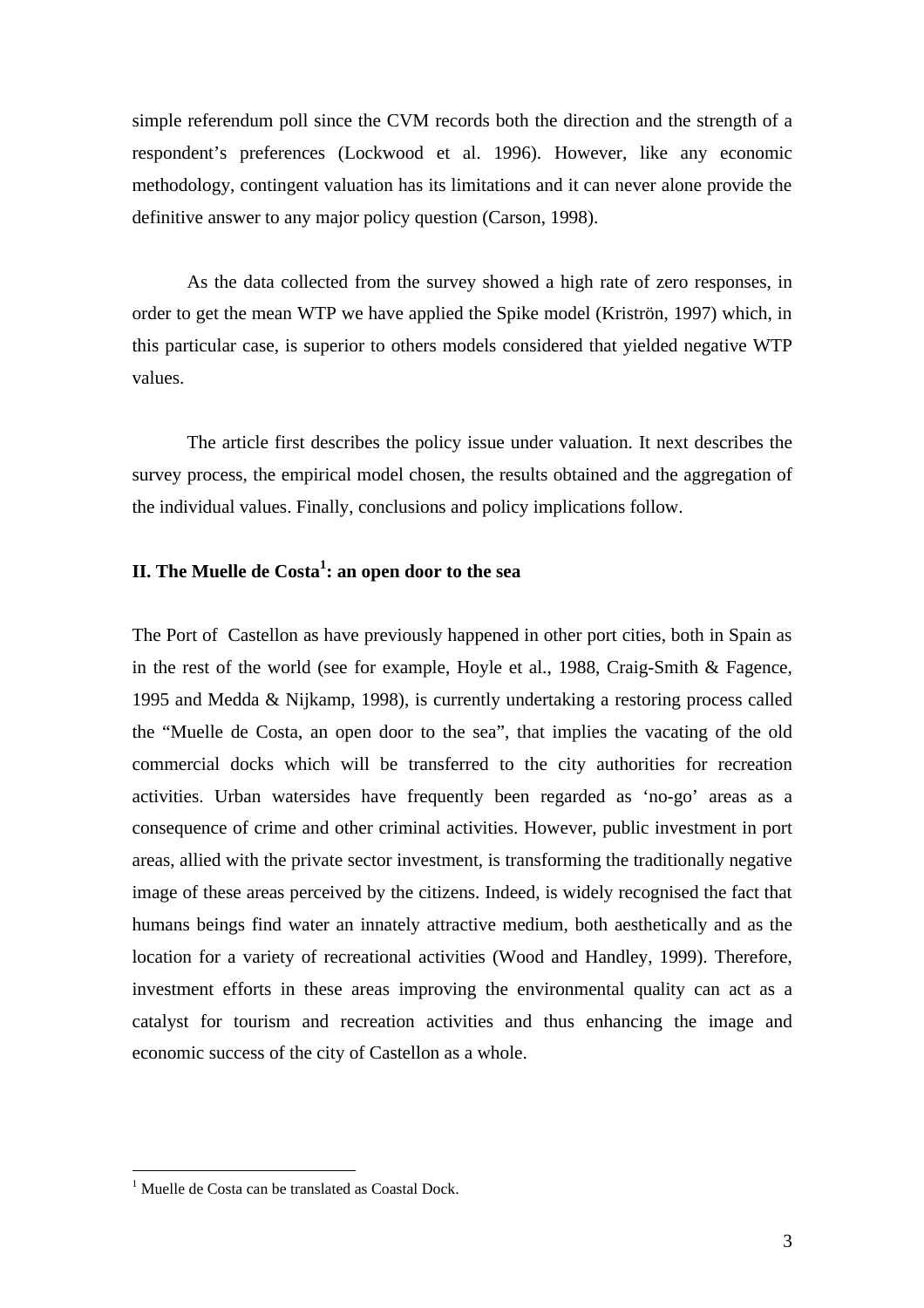In particular, the dockland areas released are going to be dedicated to the construction of (1) a 40.000 m<sup>2</sup> green area, (2) two museums, one dedicated to the sea world and the other dedicated to store an old train<sup>2</sup> that years ago used to connect the city with the port and which has an important sentimental value for the inhabitants of Castellon and its port area, (3) an outdoor facility for music concerts with a capacity for 400 people, (4) an exhibition facility, (5) a shopping mall and a multi-theatre complex and (6) to the enlargement of its current marina allowing the landing of bigger sailboats or even tourist cruisers for pleasure trips. Finally, the old lighthouse, currently out of use, will be moved from his current position to a new one in the middle of a small lake as an ornamental element of the urban furniture. Therefore, the port area will be converted in a open area due to the fact that there will be free access for visitors and the current fence that separates the port areas from the urban framework will disappear.

This restoring process has an estimated period of execution of three years, from the end of 1999 onwards, in three different phases, one each year. In addition, it will entail an important increase in the current supply of such kind of recreational facilities not only for the port district of the city, also for the rest of the city and its metropolitan area. In fact, is foreseen that an important amount of visitors will come from this last area where are located several coastal tourist towns that accommodate a lot of visitors in summer time.

#### **III.- Survey**

 $\overline{a}$ 

In June 1999 was carried out the final administration of the survey. Previously, several focus groups and a pilot study were conducted<sup>3</sup>. The interviews were performed by professional interviewers at the households of the respondents following random routes due to its advantages respect to others delivery modes (telephone or mail interviews). Mitchell and Carson (1995) argues strongly in favour of personal interviews because the control of the interview situation is argued to be a significant advantage over the less controllable mail survey, however, face-to-face interviews are very expensive and in

 $2$  This old train is called the "cockroach".

 $3$  In this respect, Schumann (1996) points out that surveys which fail to take into account the importance of early questionnaire development prove to be of little use.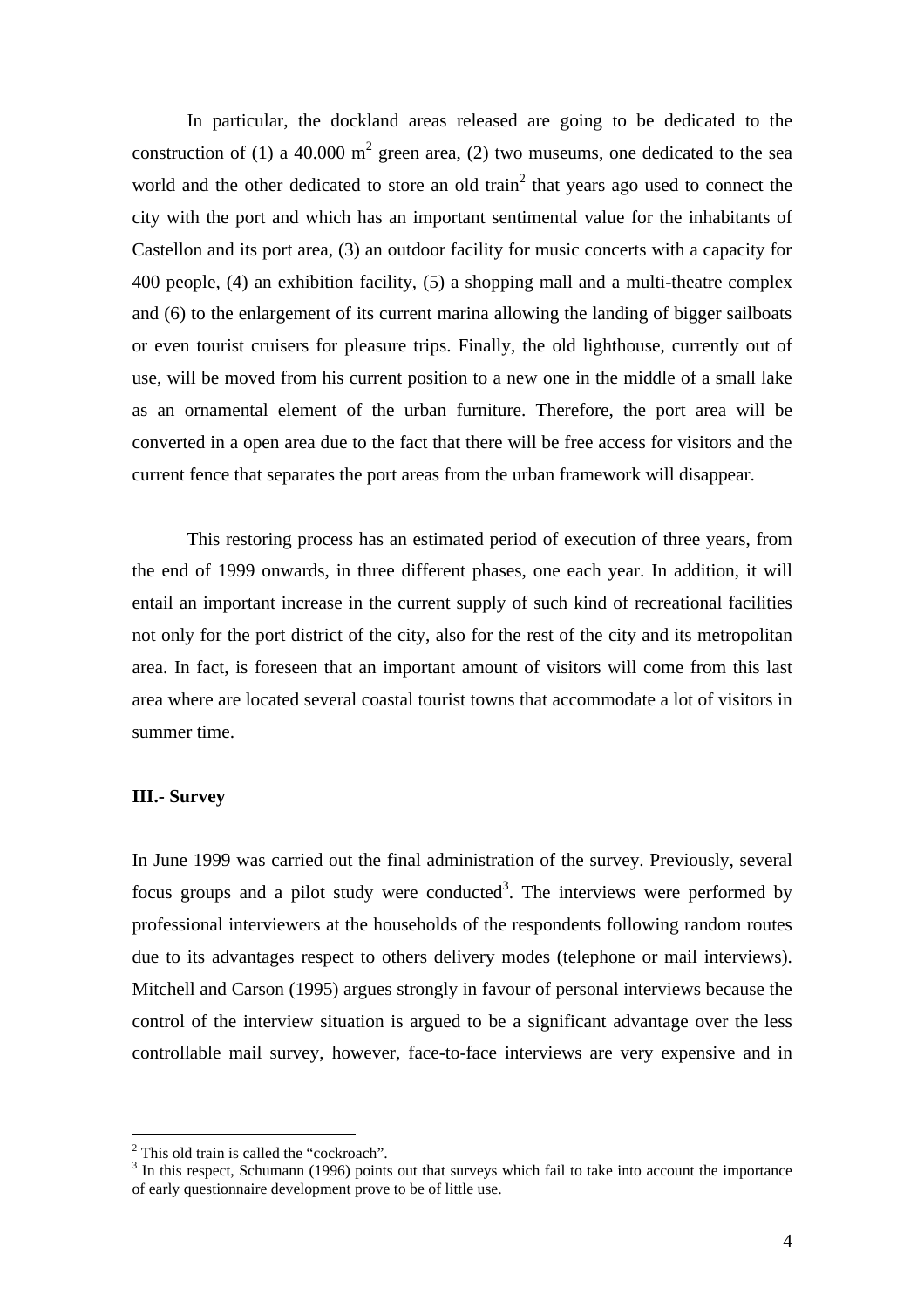some cases can be a funding restraint<sup>4</sup>. The verbal description of the public good under valuation was accompanied by visual aids, images created by computer that simulated the new recreational facilities, thus facilitating understanding of the valuation scenario.

The population surveyed was limited to the adult population, over 18 years old, of the three areas considered: Castellon city, the port district and the Metropolitan Area (see table I). The weight assigned to each area in the final sample was calculated considering both the population of each area as well as the degree of influence or proximity to the new recreational facilities that are going to be provided, thus the port district, the area closest to the port and more affected by the public works, was assigned a higher weight that the one that would derive of considering only its population.

| <b>Table I</b>                                   |  |
|--------------------------------------------------|--|
| Number of interviews and population of each area |  |

 $\overline{a}$ 

| Area              | Population       | Number of interviews carried out |
|-------------------|------------------|----------------------------------|
| Castellon city    | 121,753 (53.5%)  | 350 (50%)                        |
| Port district     | 13,976 (6.2%)    | 210 (30%)                        |
| Metropolitan area | 91,781 (40.3%)   | 140 (20%)                        |
| Total             | 227,510 (100.0%) | 700 (100%)                       |
|                   |                  |                                  |

The decision of not restricting interviews solely to the geographical limits of the City of Castellon, and its port district, but also to include the towns known as the Metropolitan Area was made because the inhabitants of the latter area are also potential beneficiaries of the urban works to be implemented in the City of Castellon and therefore their exclusion would probably have caused the social benefits of such public works to be underestimated (Pate and Loomis 1997).

The sample's demographic characteristics resemble those of the Castellon province's entire population (gender, education, age, current employment situation, etc.). The first part of the survey asked respondents about the previous knowledge of the public goods to be provided and the expected rate of use of them once provided as well as another question related with them trying to increase the familiarity of the respondents with the good being valued. The survey results provide evidence of a

<sup>&</sup>lt;sup>4</sup> Ironically, learning about WTP is fairly cheap, but documenting it with personal interviews, probability samples, and high response rates is very expensive (Randall, 1997).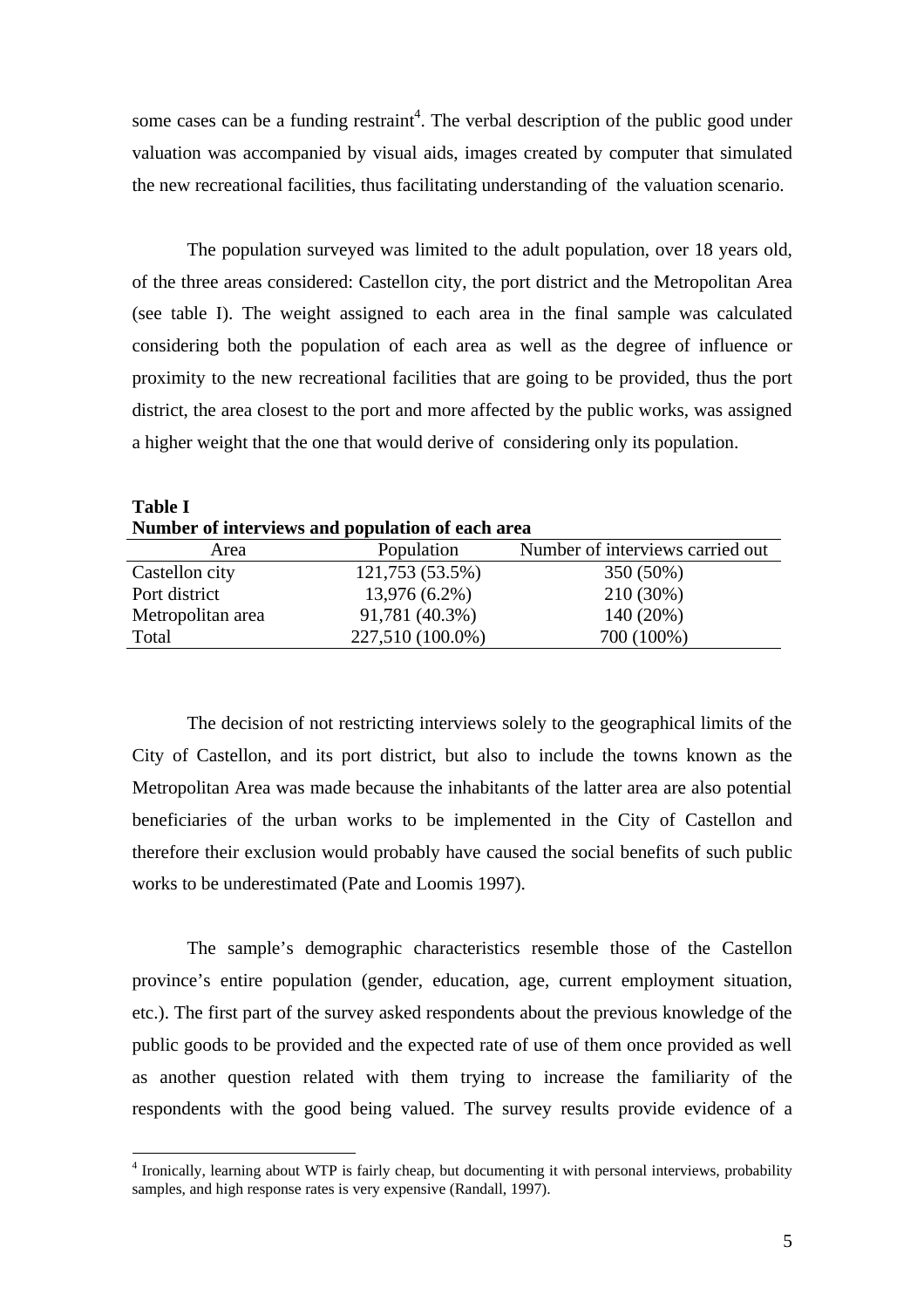substantial lack of previous knowledge of the public good. Fifty-two percent of all respondents reported they did not have hear about the project.

The payment vehicle chosen was a voluntary and individual contribution<sup>5</sup> to a special trust fund responsible for carrying out the works during the scheduled execution period of three years (1999 - 2001). It is important to remind respondents of the date on which the public good will be completely operative since this reinforces the credibility of the hypothetical market and, at the same time, allows the respondents to judge whether the time span is relevant to them or not (Ajzen et al. 1996). The elicitation method chosen was a dichotomous choice question: *"Would you be willing to pay pesetas X per year*?", however a previous question was asked to the respondents with the purpose of knowing if they were or not in the market thus allowing to apply the Spike model: "*Having in mind your personal budget and the fact that exist another public goods for which you can be asked some money, would you be willing to pay some money during the next three years of execution of the public works?"* . Six different bids were used: 1,000, 3,000, 5,000, 7,500, 10,000 and 15,000 pesetas<sup>6</sup> based on the results obtained in the pilot study where an open-ended question was used. Of the 700 people interviewed, 206 gave protest responses<sup>7</sup>, basically because they believed they already paid too much taxes (69 % of the respondents that protested) . Although this 29.5 % is a fairly high rate for voluntary contributions, it seems feasible for Spain where people are not used to participating in political decisions which are related with the provision of public goods (Saz and Garcia, 2001).

The survey conclude about asking demographic and economic questions about the respondents and their households –their sex, their birth year, their income before taxes, how much education they have completed, how many people they normally live with, how long they have lived in their current residence place and if they were

<sup>&</sup>lt;sup>5</sup> We used a voluntary payment vehicle rather than a mandatory tax because this vehicle seems to be the most neutral in Spain as shown in previous studies (Riera 1993 and 1995, and Pérez y Pérez et al., 1996). A mandatory tax would have increased the rejection to being interviewed because in Spain people think that fiscal pressure has grown very quickly in recent years and that there is no correspondence between the amounts they pay and what they receive from the Administration. Consequently, they are not willing to pay more than they pay at present. In any case, as Champ et al. (1997) point out, donations can be interpreted as lower bounds on Hicksian values.

<sup>&</sup>lt;sup>6</sup>The exchange rate in June 99 was 160 pesetas to 1 US\$.

 $<sup>7</sup>$  To detect this type of response, two types of questions were included in the questionnaire in an attempt</sup> to determine firstly, why people refused to take part in the hypothetical market and secondly, why they gave a zero or negative value, that is, why they were not willing to pay (Portney 1994).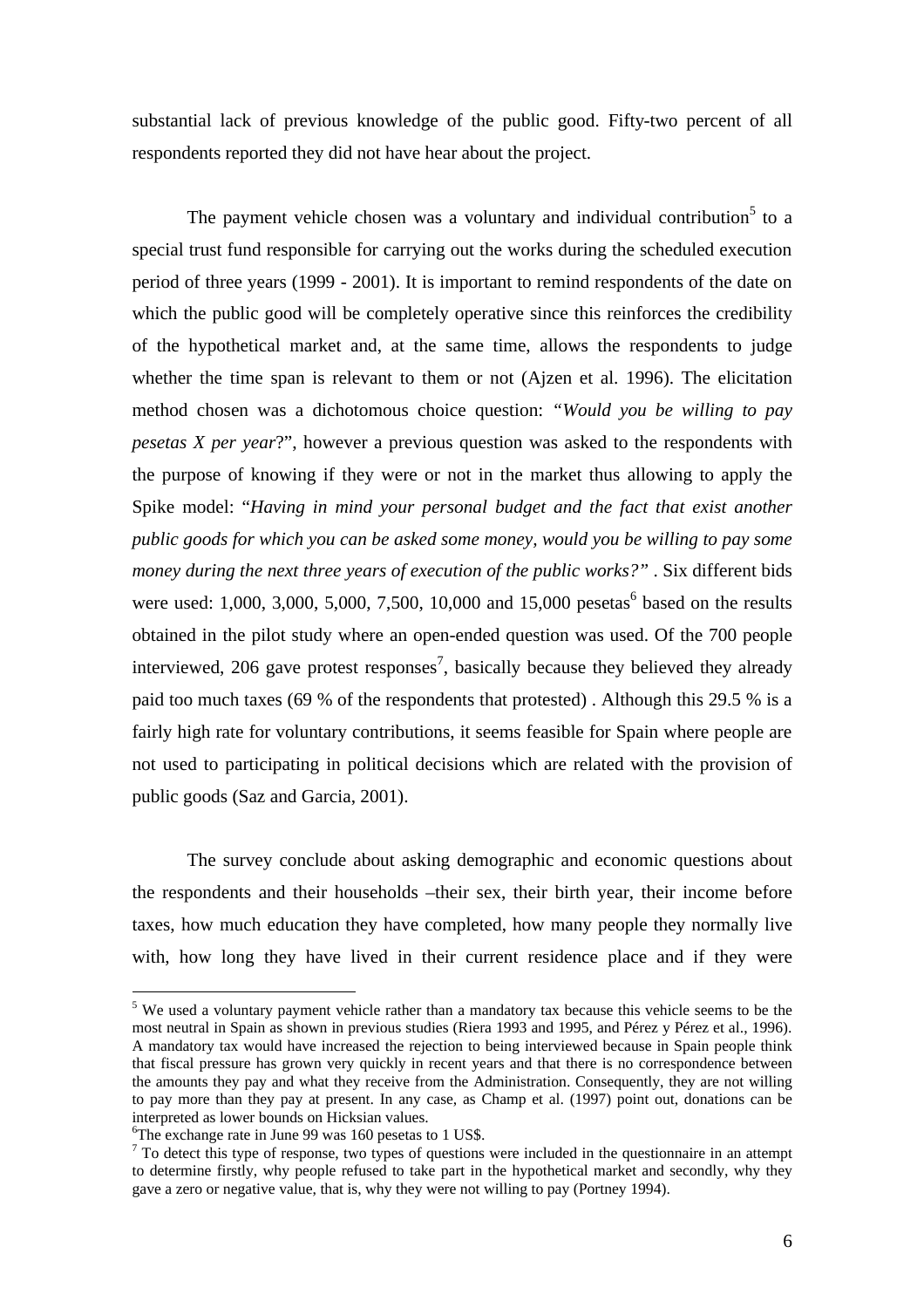considering the possibility of moving to another place attracted by the project "Muelle de Costa, an open door to the sea". This last question was introduced in the questionnaire trying to know if the project was generating some kind of expected benefits thus triggering off a change in the dwelling place of the respondents. However, lately the data showed that currently few people considered this possibility of moving to a closer place to the port area.

#### **IV. Empirical model**

Using standard CVM methodology, the survey results can be used to determined whether people are willing to pay for new recreation facilities. However, in our particular case we have to deal with an added problem, the fact that more than 65 % of respondents gave a zero WTP value. For many policy issues, WTP questions generate many zero responses (Johnson and Whitehead, 2000), therefore if we apply a logit or probit model in order to obtain the mean WTP we probably will have negative WTP estimates. While this problem has been debated several times in the literature<sup>8</sup> no consensus of the appropriate means of dealing with it has emerged. For example, Haab and McConnell (1997) compare two solutions to negative WTP estimates. The first solution, restricts the distribution of the estimate of WTP to be positive and the second solution is to employ a distribution-free approach.

The solution adopted in this paper is double too because first, following Kriström (1997), we apply the so called spike model that assumes that a sizable subsample of the respondents have no economic value for the public good in question. And, the second solution is to employ the distribution-free approach proposed by Kriström (1990a) that is more reliable than a poorly specified distribution function.

#### *Spike model*

 $\overline{a}$ 

Following Kriström's first paper quoted, consider a household confronted with a question to accept or reject a project for a given sum of money A. The project can be represented as the change  $z^0 \ll z^1$  of environmental quality. The WTP for this change is defined as:

<sup>8</sup> See Johansson et al. (1989).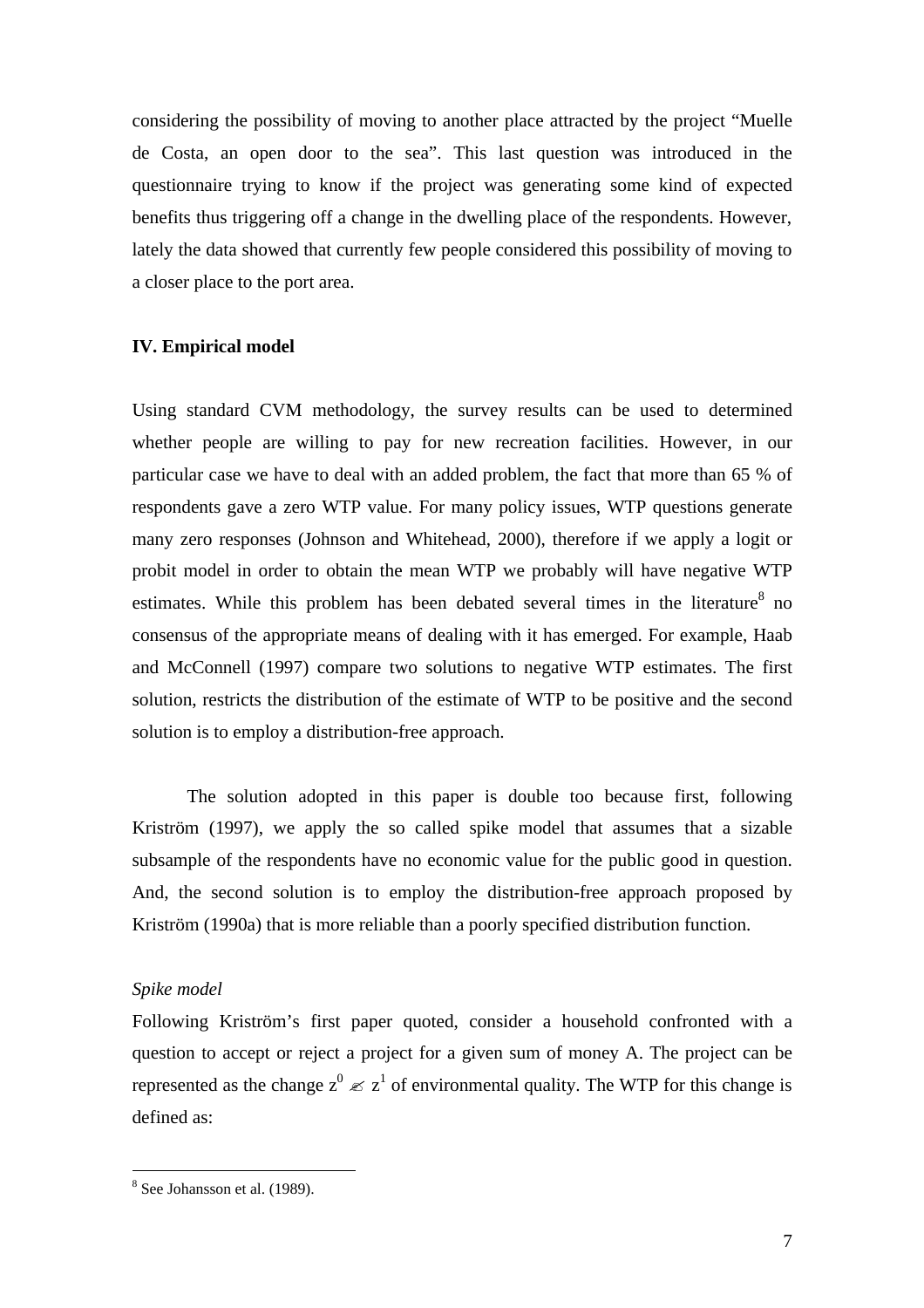$$
V(Y - WTP, z^{I}) = V(Y, z^{0})
$$
 (1)

where  $V(y, z)$  is an individual's indirect utility function and y is his income. Suppose now that there is a continuum of individuals with possibly different valuation of the project, then the probability that an individual's WTP does not exceed an amount A is given by:

$$
prob (WTP \le A) = F_{WTP}(A)
$$
 (2)

where  $F_{\text{WTP}}$  (A) is a right, continuous, non decreasing function. Consequently, expected WTP is:

$$
E(WTP) ? \bigg|_{0}^{?} ? F_{WTP}(A) dA ? \bigg|_{?}^{0} F_{WTP}(A) dA \tag{3}
$$

In order to estimate  $F_{\text{WTP}}$  (A), when a binary valuation question is used, the proposed bid A must be varied across the sample, using a different A for each subsample. In this model is assumed that the distribution function of WTP has the following form:

( ) 0 (4) 0 0 0 ? ? ? ? *G A if A p if A F if A WTP WTP*

where p belongs to  $(0,1)$  and  $G_{\text{WTP}}(A)$  is a continuous and increasing function such that  $G_{WTP}(0) = p$  and  $\lim \mathcal{L} G_{WTP}(A) = 1$ . Thus, there is a jump-discontinuity, a spike, at zero.

The Spike model can be estimated with a variety of approaches but the most popular are the parametric maximum likelihood methods. Basically, this model uses two valuation questions. First the respondent is asked whether she or he wishes to contribute economically to a specific public good or not. This is to determine whether a person is in the market of the public good or not. The second suggests a specific price A. If the answer to the first question is 'NO', the second one is not necessary. The maximum likelihood function for the sample is given by the following equation: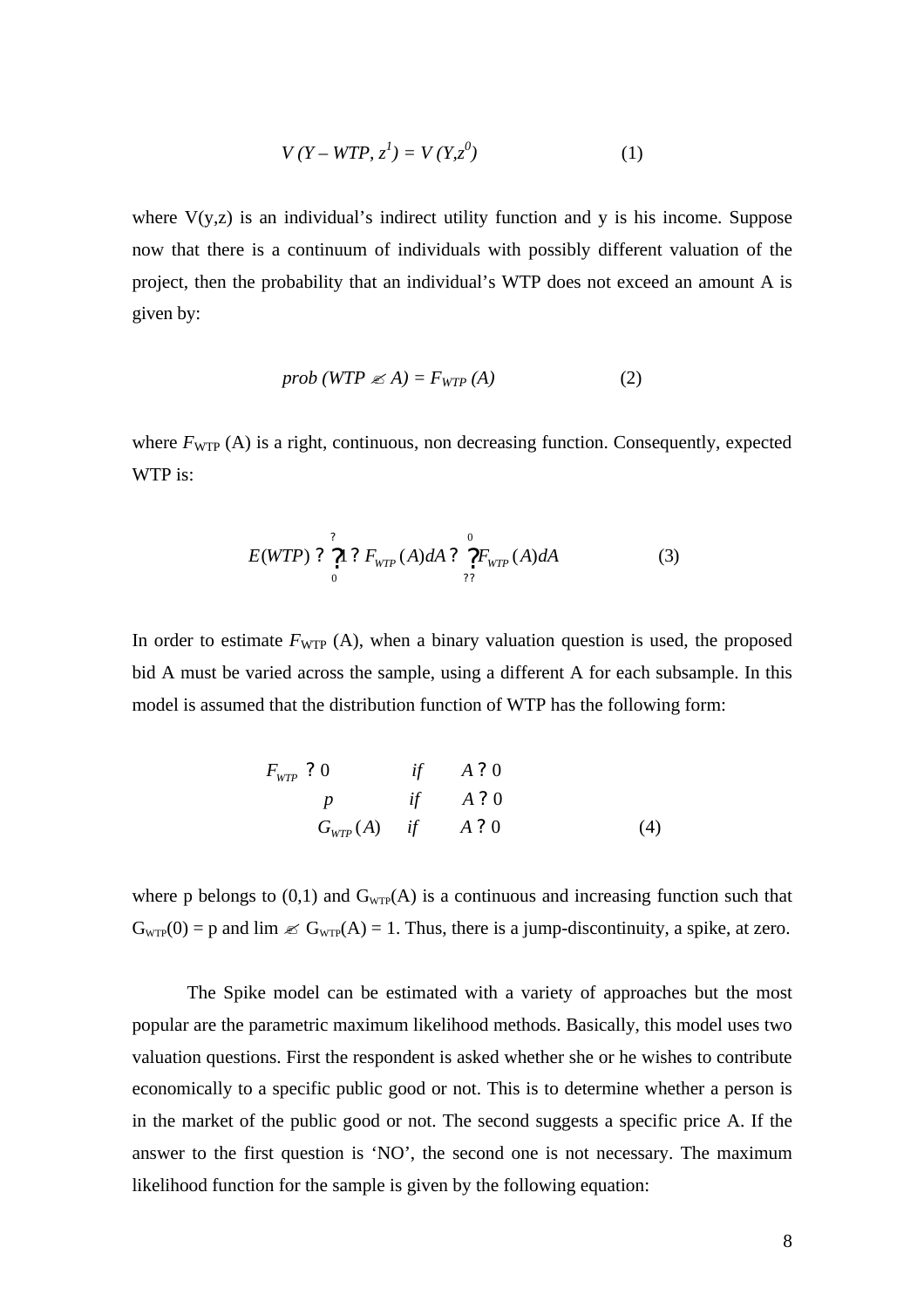$$
l ? \sum_{i=1}^{N} E_{i} D_{i} \ln \hat{l} ? F_{wTP}(A)? \sum_{i=1}^{N} E_{i} (1 ? D_{i}) \ln \mathcal{F}_{wTP}(A) ? F_{wTP}(0)?
$$
  
 
$$
? (1 ? E_{i}) \ln \mathcal{F}_{wTP}(0)? \tag{5}
$$

where  $E_i$  is an indicator variable that takes value one if the individual is in the market (zero otherwise) and  $D_i$  takes value one if the respondent accepts to pay A (zero otherwise). So we have three possible situations. Firstly, bid A is rejected because the individual considers it is too high but agrees to pay something. Secondly, bid A or any other amount is rejected, and finally bid A may be accepted because the person's true WTP is higher than the proposed bid. Once the maximum likelihood function has been estimated, the mean WTP in this simple Spike model is given by the following formula if ? is positive<sup>9</sup>:

$$
\frac{1}{2}\ln\hat{d}?\exp(2)?\tag{5}
$$

In our particular case the percentage of  $WTP = 0$  responses received was 68%. When the level of zeroes is so high, the spike model is more suitable as it assigns a positive probability to zero responses, unlike the other models analysed. Table II shows the value of the coefficients for the spike model and the other two models applied - probit and logit - which were included for comparison purposes. The mean WTP obtained –se table III- from the spike model was 7,475 pesetas in comparison with the negative values obtained from the logit and probit models (-10,067 and –11,186 pesetas respectively). On the other hand the median was zero since more than half of those interviewed said they were not willing to pay anything. The huge difference recorded between the mean and median in the spike model clearly indicates that the WTP distribution of the provision of public goods in the city of Castellon is asymmetrical.

<sup>&</sup>lt;sup>9</sup> These derivations are valid if we assume that the WTP follows a logistic distribution. A formula for the general case can be found in Kriström (1997).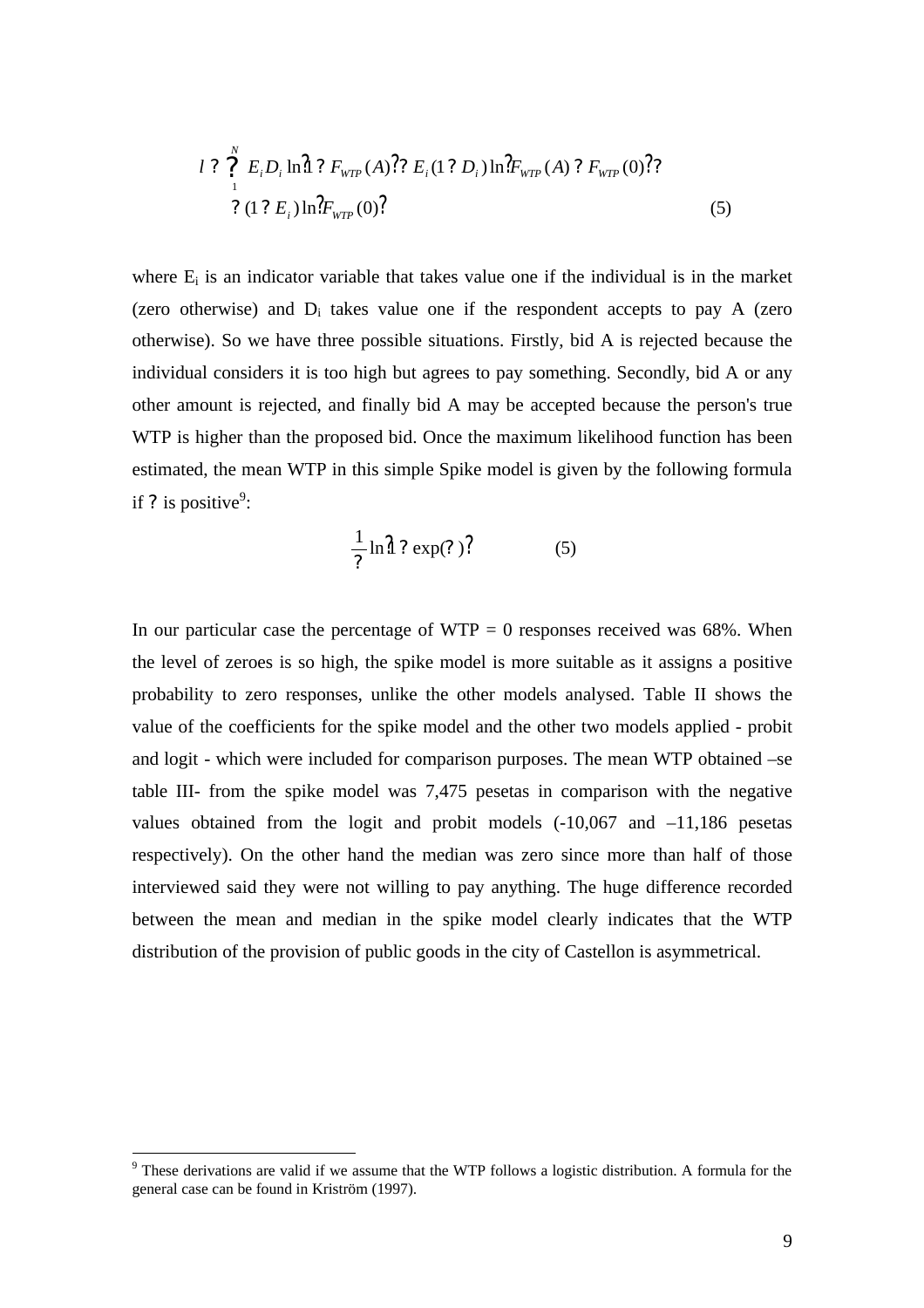| езишани присіз |               |               |               |
|----------------|---------------|---------------|---------------|
|                | Spike         | Logit         | Probit        |
| 9              | $-0,77558827$ | $-0,66970748$ | $-0,04259934$ |
|                | (9.505)       | $(-4.375)$    | $(-4.683)$    |
| 9              | 0,05066531    | $-0,06655236$ | $-0,03807465$ |
|                | (7.034)       | $(-3.290)$    | $(-3.308)$    |
| N              | 695           | 695           | 695           |
| Log likelihood | $-528.7258$   | $-384.3066$   | $-384.4098$   |

**Table II Estimated models**

Note: T-values are shown in brackets.

Another way of dealing with the problem of negative WTP estimates is to estimate a conventional logit (or probit model) and then truncate the integral to some arbitrary point in  $\epsilon$ <sup>+</sup> (Hanemann and Kriström, 1995). Therefore, we truncated the integral at 15,000 pesetas, thus following (Duffield and Patterson, 1991) we force the estimate of WTP to fall between zero and the maximum bid offered to respondents. The mean WTP obtained is 10,367 pesetas and 10,411 pesetas in the logit and probit models respectively, figures that are about a forty per cent higher than the mean WTP obtained with the Spike model.

**Table III Estimated mean WTP**

| Estimated mean WII                       |           |
|------------------------------------------|-----------|
| Model                                    | Mean      |
| Spike                                    | 7,475     |
| Logit                                    | $-10,067$ |
| Logit with truncation at 15,000 pesetas  | 10,367    |
| Probit                                   | $-11,186$ |
| Probit with truncation at 15,000 pesetas | 10,411    |

## *A non-parametric approach*

In this section a non-parametric approach is applied to obtain the mean WTP according to Kriström (1990a). This approach is related to utility theory using a first order argument since the probabilities will depend only on the value of the bid. It is based on the algorithm of Ayer et al. (1955) and enables the mean WTP (and median) to be found. It also offers certain advantages over other parametric approaches as this estimator is easier to calculate and more reliable than a poorly specified distribution function. This algorithm states that if the proportion of yes-answers to increasing bids is monotonically non-increasing, then the sequence provides a maximum likelihood estimator of probability for acceptance.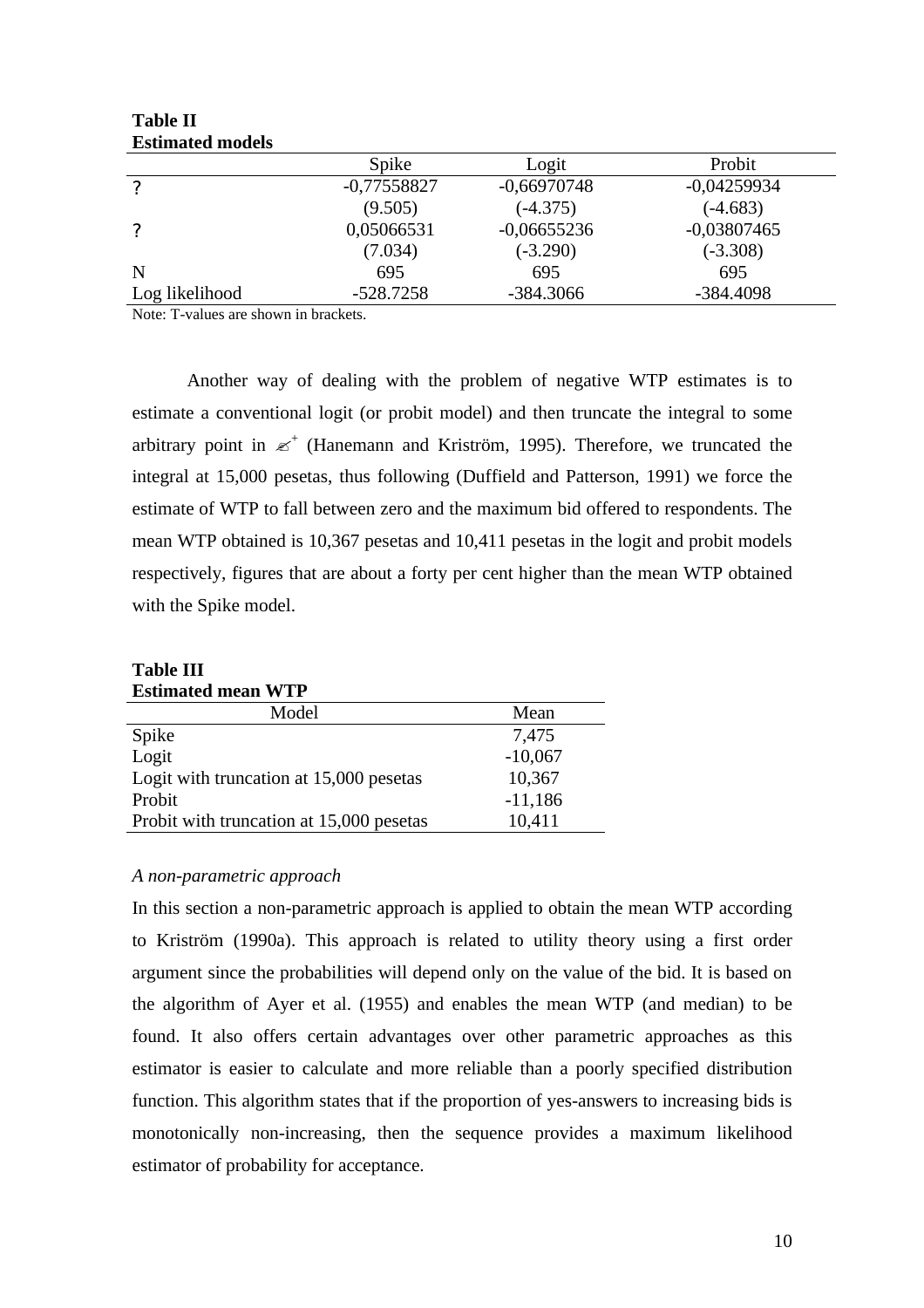Table IV shows the proportion of positive responses for each of the six proposed bids and the Ayer et al. estimates of the probability of acceptance. Although, we have information on the probability of acceptance at six different points, it is impossible to calculate the mean and median unless two simplifying premises are assumed. Firstly, we must assume that the linear interpolation is a suitable approximation of behaviour between the six known points, although there are other alternatives as have recently shown by Boman et al. (1999). Secondly, we must also assume, rather arbitrarily, that ?  $= 1$  when A = 0 and that ? = 0 when A = A\*, that is, if the bid is zero, then the probability of accepting the payment is unity and if the price is A\* then it is zero since it is understood to be too high and therefore no one will accept the price offered. For A\* we considered three different values or truncation points, 25,000, 40,000 and 50,000 pesetas<sup>10</sup>. Once the empirical survival function of WTP has been obtained by linear interpolation, the mean can be calculated as the area bounded by this function and it ranges from 14,179 pesetas to a maximum value of 21,016 pesetas. The mean estimates via the non-parametric approach are considerably higher than the means obtained via the parametric models (logit and probit). This occurs because we have constrained the distribution to have positive support (Kriström, 1990b); by assuming that that  $? = 1$ when  $A = 0$  we do not allow for negative WTP. The value of the median can be read off at  $? = 0.5$  from the figure, and it equals 15,859 pesetas for the lowest truncation point considered. However, now we have to deal with a problem. As the proportion of yes responses have been calculated only considering the respondents that are in the market (they gave a yes answer to the first valuation question and a positive or negative response to the second valuation questions used), that means that we are considering only 218 individual from the total sample of 700 respondents, i.e. the 31.1 per cent of the people surveyed. Therefore, if we assign this weight to the estimated means and medians then the figures are considerably lower (see table V).

## **Table IV Proportion of "yes" responses and estimates of the probability for acceptance**

 $10$  This figures are the highest value declared by the respondents, in the open-ended question used in the pilot study, in the three areas considered (Port district, Castellon city and Metropolitan area) so they are not arbitrary values.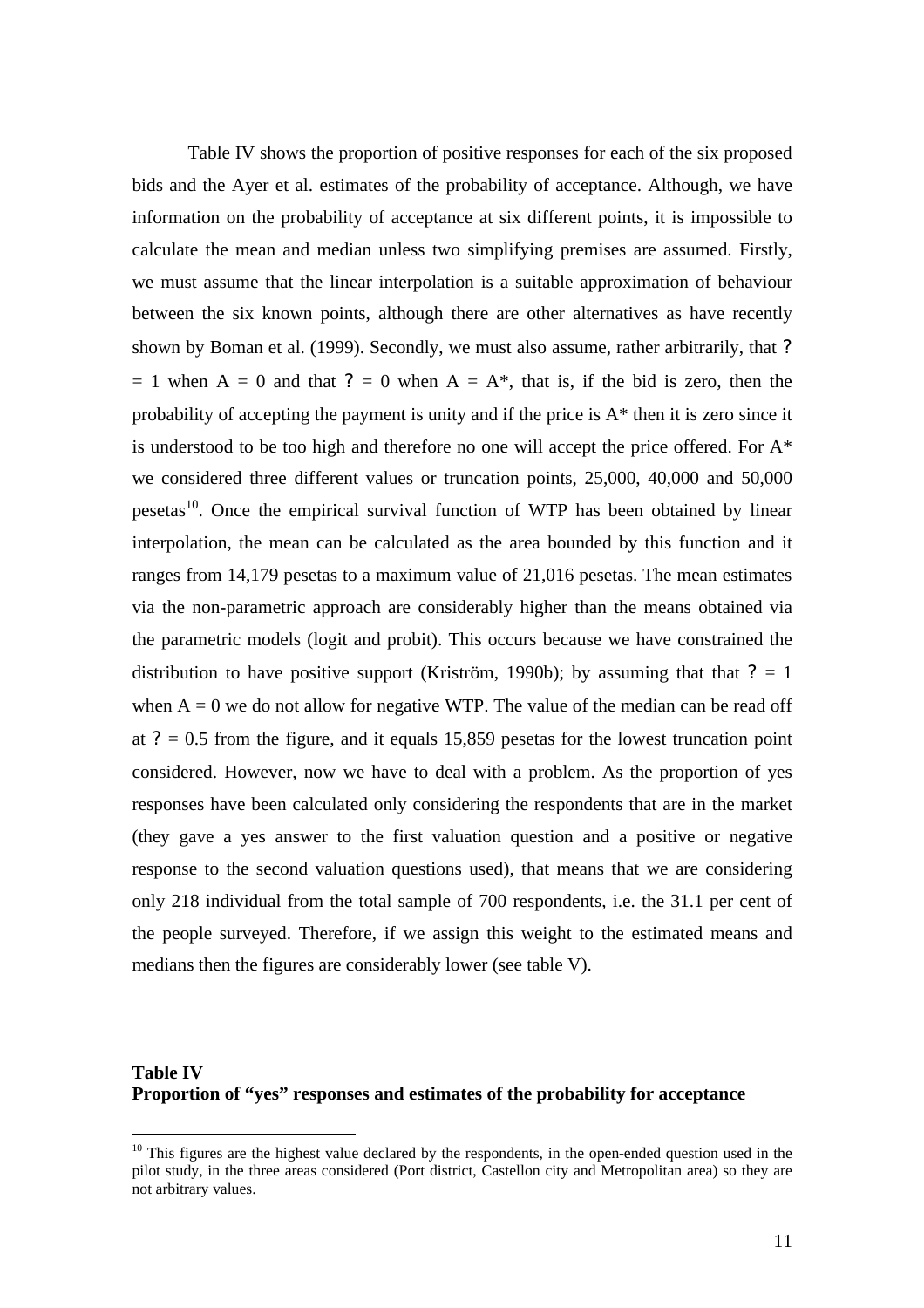| Bid (pesetas) | Proportion of "yes" responses | Ayer's estimates |
|---------------|-------------------------------|------------------|
| 1,000         | 40/41                         | 0.976            |
| 3,000         | 35/37                         | 0.946            |
| 5,000         | 35/42                         | 0.833            |
| 7,500         | 17/24                         | 0.708            |
| 10,000        | 22/32                         | 0.687            |
| 15,000        | 23/42                         | 0.547            |

**Table V Estimated mean and median WTP using Ayer's algorithm**

| Truncation point | mean   | weighted mean | median | weighted median |
|------------------|--------|---------------|--------|-----------------|
| 50,000           | 21,016 | 6,535         | 18,007 | 5,600           |
| 40,000           | 18,281 | 5,685         | 17,148 | 5,333           |
| 25,000           | 14,179 | 4,409         | 15,859 | 4,932           |

## **VI.- WTP determinants**

The analysis presented uses complete case analysis dropping any observation with item non-response on any variable in the questionnaire. Therefore, the sample size for estimating a logit model with demographic and attitude variables is 562. A full statistical model including all the variables considered was previously estimated. However, with the purpose of conserving space, only the model with independent variables significant at the 0.05 level or better were retained in the regression. The construction of a equation that predicts WTP for the good with reasonable explanatory power and coefficients with the expected signs provides evidence of the proposition that the survey has measured the intended construct (Carson, 2000).

The final statistical model estimated is presented in table VI, where the dependent variable records if a person was or was not willing to pay the amount asked during the interview. As it is known, the number 1 records a yes response and the zero value records a no response. The interpretation of the regression results suggests that the negative sign of the BID variable denotes that the higher the pesetas amount that the respondent was asked to pay, the lower the probability that the respondent would vote for the project. The INCOME variable presents a positive coefficient indicating that the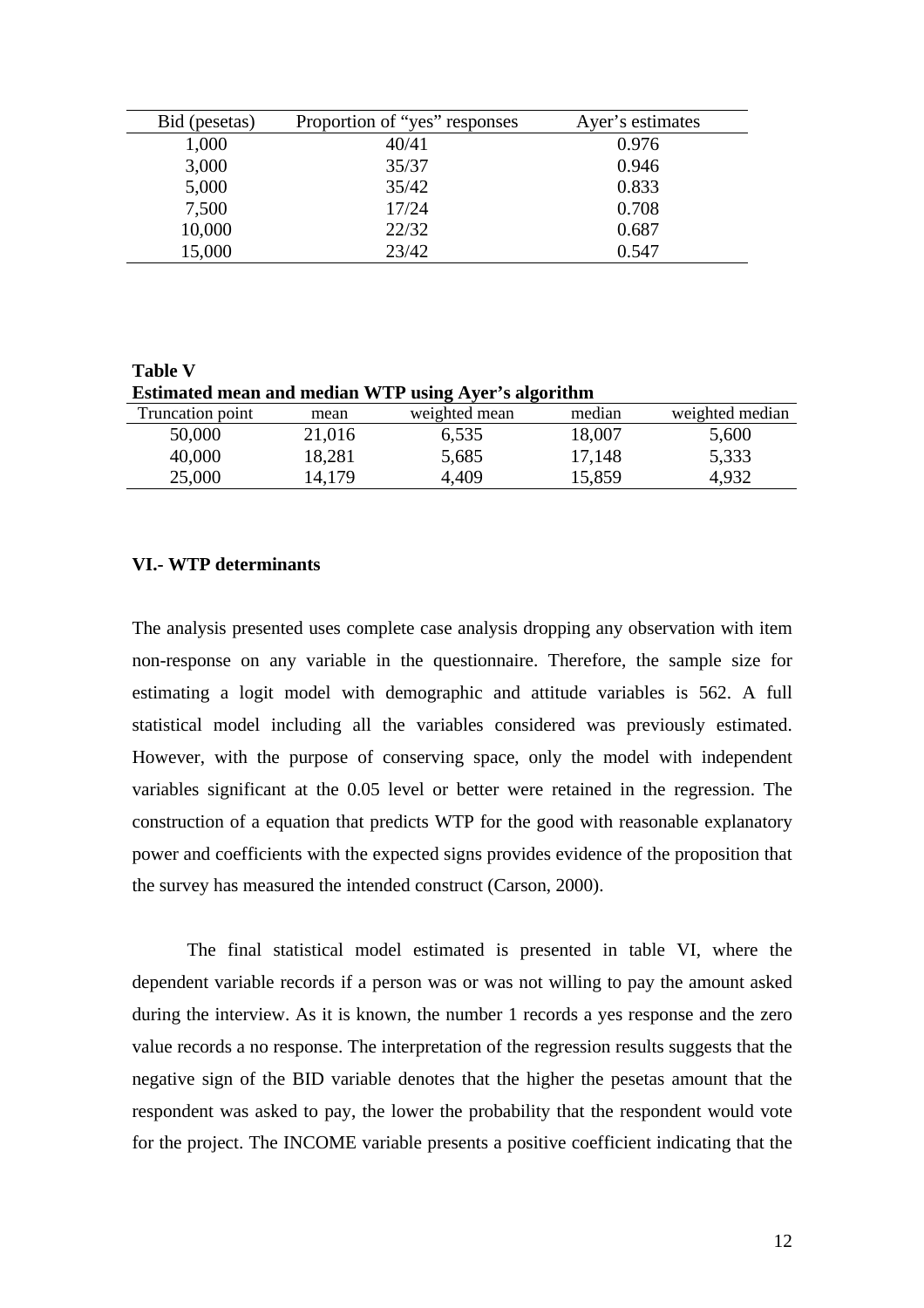higher the respondent's income, the higher the probability that the respondent would vote for the public good. This variable is significant at the 0.01 level.

The AGE variable shows a negative sign which means that the probability of a yes response decreases with the age of the individual interviewed as a consequence of lower expectation of future use of the new recreational facilities or maybe as a result of a different education of older people.

| Table VI                                                |                 |             |  |
|---------------------------------------------------------|-----------------|-------------|--|
| Logit regression model of probability of a yes response |                 |             |  |
| Variable                                                | Coefficient     | T-statistic |  |
| <b>COSTANT</b>                                          | $-4.835546***$  | $-5.398$    |  |
| <b>BID</b>                                              | $-0.000089$ *** | $-3.727$    |  |
| <b>INCOME</b>                                           | $0.020911***$   | 3.552       |  |
| AGE                                                     | $-0.025602$ *** | $-3.769$    |  |
| <b>VALUE</b>                                            | $0.047643***$   | 4.953       |  |
| <b>USE</b>                                              | 1.236739***     | 5.098       |  |
| Log-likelihood = $-268.3649$                            |                 |             |  |
| Pseudo $R^2 = 0.344$                                    |                 |             |  |
| $N = 562$                                               |                 |             |  |
| *** Significant at the 0.01 level                       |                 |             |  |

\*\*\* Significant at the 0.01 level.

**Table VI**

The Pseudo  $R^2$  computed is that proposed by Veall and Zimmermann (1992).

The variable VALUE was defined as the subjective value given by the respondent to the project as a whole, considering its different parts as they were described in the questionnaire, in a scale from zero to ten. Therefore the positive sign of its coefficient indicate that those individuals that gave higher values were more likely to agree to pay for the public good. Finally, the variable USE considers the expected use of the new recreational facilities by the individuals. It is equal to one if the respondent answered "very much" or "much" and zero otherwise. Thirty six per cent of the sample declared they will use "very much" or "much" the new facilities, so this respondents were more likely to pay for the new public good that the rest of the respondents that declared "some", "few" or "none".

## **VII.- Aggregation**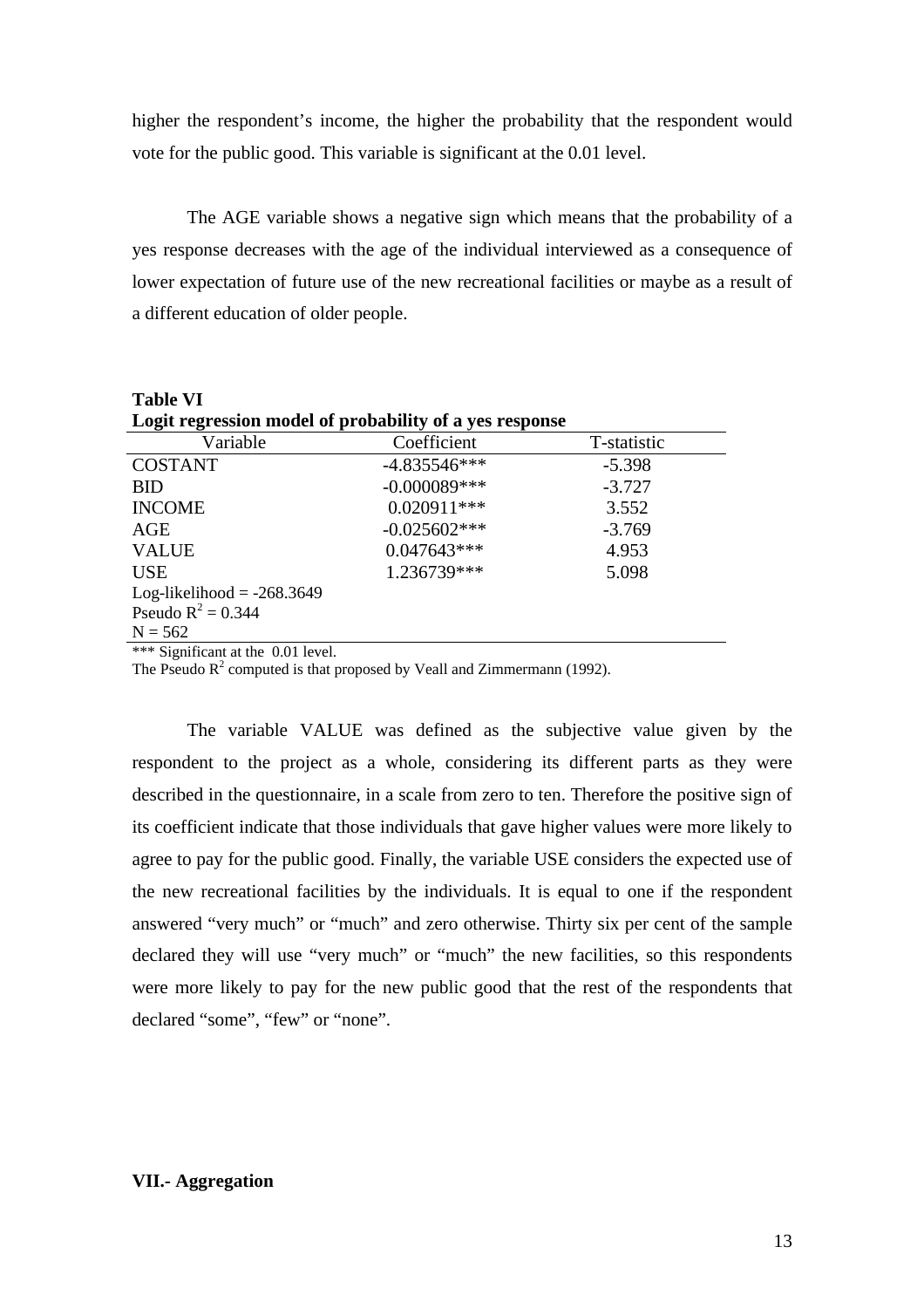Aggregation is a controversial issue in economics. In order to use the findings of a contingent valuation study to obtain an estimate of aggregate individual WTP amounts for a specific quantity of a public good it is necessary to make several assumptions which are potentially troublesome. In our case, this particular aggregating process must cover at least four important aspects. Firstly, we must choose from the different models analysed, the one which best suits our data since, as already shown, the results of each vary considerably. The conclusion we reached is that the Spike model seems to be the most suitable because of the asymmetry of the WTP distribution and because of the high number of zero responses. Secondly, we must choose between the mean and the median to get the annual aggregate flow of benefits. Mean is the traditional measure used in benefit-cost analysis, while median WTP, which corresponds to the flat amount that would receive majority approval, is a standard public choice criterion (Carson, 2000). In our particular case, having decided to apply the Spike model, the aggregation criteria must obviously be based on the mean since the median obtained was zero pesetas as more than sixty per cent of those interviewed declared their WTP to be zero. Thirdly, it is necessary to choose a weighting scheme for individuals. Since WTP involves an income constraint, the standard weighting scheme is to assume that the current distribution of income is acceptable from a social welfare standpoint (Mitchell and Carson, 1989). Finally, the population affected by the public policy was that of the Port district, City of Castellon and its Metropolitan Area since we understand that the people living in the Metropolitan Area are also potential beneficiaries of the urban works to be carried out in the waterfront. Consequently, if the mean is multiplied by three<sup>11</sup> and then by the over-18 population (206,115) we obtain that the social benefits from the environmental and urban improvements amount to 4,622 million pesetas if the mean WTP considered is 7,475 pesetas.

#### **VIII.- Concluding remarks and policy implications**

 $\overline{a}$ 

In summary, this research has provided for the different public authorities involved useful information on the level of social benefits, and people's support, associated with the provision of recreational and leisure facilities in port areas. To date, no previous

 $11$  This is multiplied by three since the valuation question stated that the payment would be made each year during the three years scheduled for the execution of the work.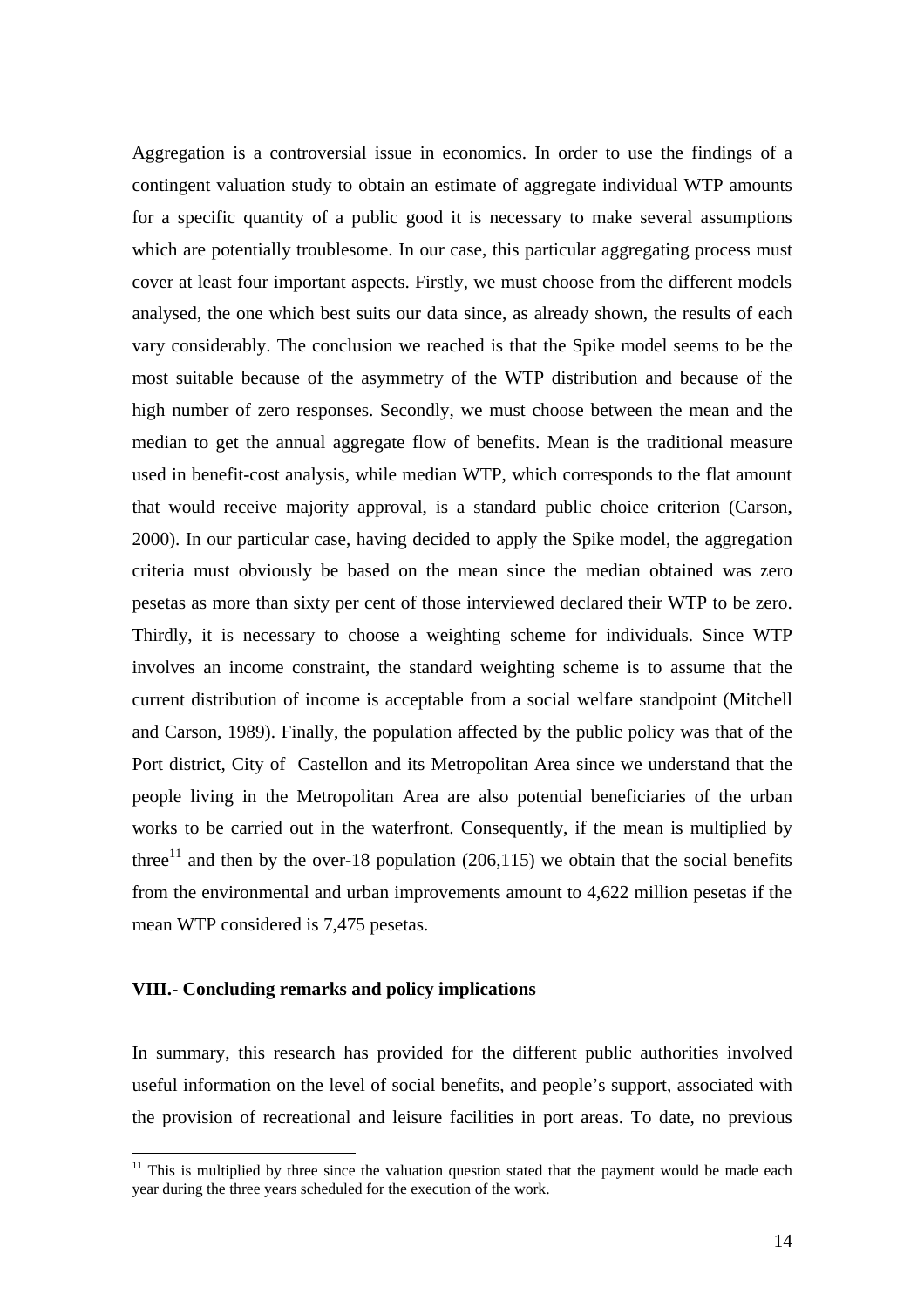study has attempted to apply, specifically, the contingent valuation method to this policy issue. A survey experiment, which tries to quantify public preferences for recreation facilities in port areas, constitutes an important contribution to the common understanding of where resources should be allocated, and hence provides a reliable starting point for the strategic planning of urban regeneration in port cities.

Regarding to the data obtained from the survey, as more than 60 per cent of respondents gave a zero response, we have to deal with the problem of getting negative WTP values so we have to apply the Spike model and a non-parametric approach that, when a sizeable part of the sample give a zero response, seem more suitable than traditional models (logit and probit). Both approaches produce consistent estimates of the mean WTP although the former is preferred for aggregation. The results show, with reasonable explanatory power, that WTP is significantly correlated to income, age (negatively), the expected use of the new recreation facilities and the subjective value given to the project as a whole.

#### **References**

- Ajzen, Y., Brown, T.C. and Rosenthal, L.H. (1996), "Information bias in contingent valuation: effects of personal relevance, quality of information, and motivational orientation", *Journal of Environmental Economics and Management*, vol. 30, No 1, pp. 43-57.
- Ayer, M. Brunk, H.D., Ewing, D. and Silverman, E. (1955), "An empirical distribution for sampling with incomplete information", *Annals of Mathematical Statistics*, 26, pp. 641-647.
- Boman, M., Bostedt, G. and Kriström, B. (1999), "Obtaining welfare bounds in discrete-response valuations studies: A non-parametric approach", *Land Economics*, 75(2), pp. 284-294.
- Carson, R.T. (1991): "Constructed Markets" en Braden, J.B. and Kolstad, C.D. (Eds.): *Measuring the demand for environmental quality*, North Holland.
- Carson , R.T. (1998), "Valuation of tropical rainforest: philosophical and practical issues in the use of contingent valuation", *Ecological Economics*, 24 (1), 15-29.
- Carson , R.T. (2000)," Contingent valuation: A user's guide", *Environmental Science and Technology*, vol. 34, pp. 1413-1418.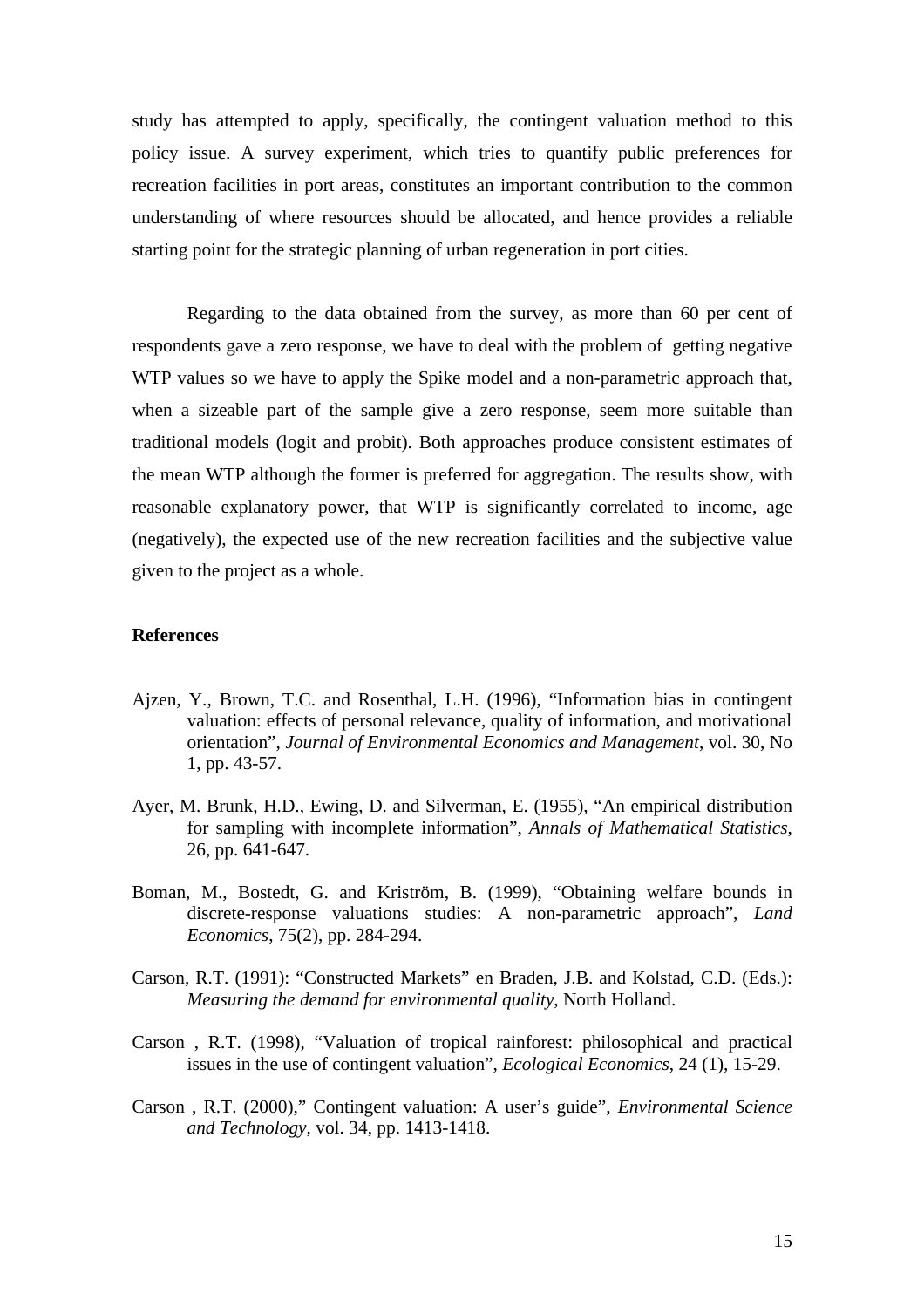- Champ, P. Bishop, R.C., Brown, T.C. and McCollum, D.W. (1997), "Using donation mechanisms to value non-use benefits from public goods", *Journal of Environmental Economics and Management*", 33(2), 151-162.
- Craig-Smith, S.J: and Fagence, M. (Eds.) (1995), *Recreation and tourism as a catalyst for urban waterfront redevelopment*, Praeger Publishers. Westport, Conn.
- Duffield, J.W. and Patterson, D. A. (1991), "Inference and Optimal Design for a Welfare Measure in Dichotomous Choice Contingent Valuation*", Land Economics*, 67 (21), pp. 225-239.
- Haab, T. and McConnell, K.E. (1997), "Referendum models and negative willingness to pay: Alternative solutions," *Journal of Environmental Economics and Management*, 32, pp. 251-270.
- Hanemann, W.M. and Kriström. B. (1995), " Preference uncertainty, optimal designs and spikes", in Johansson, P-O., Kriström, B. and Mäller, K-G. (Eds.), *Current issues in environmental economics*, Manchester University Press.
- Hoyle, B., Pinder, D. and Husain, M.(Eds.) (1988), *Revitalising the waterfront: international dimensions of dockland redevelopment*, Belhaven, London.
- Kriström. B. (1990a), "A non- parametric approach to the estimation of welfare measures in discrete response valuation studies", *Land Economics*, 66, pp. 135- 139.
- Kriström. B. (1990b), *Valuing environmental benefits using the contingent valuation method. An econometric analysis*, Umea Economic Studies, No. 219, University of Umea, Sweden.
- Kriström, B. (1997), "Spike models in contingent valuation", *American Journal of Agricultural Economics*, 79, 1013-1023.
- Johansson, P., Kriström. B. and Mäler, K.G. (1989), "Welfare evaluations in contingent valuation experiments with discrete response data: Comment", *American Journal of Agricultural Economics*, 66, 1054-1056.
- Johnson. B.K. and Whitehead, J.C. (2000), "Value of public goods from sports stadiums: the CVM approach", *Contemporary Economic Policy*, 18(1), pp. 48- 58.
- Locwood, M. Tracey, P. and Klomp, N. (1996), "Analysing conflict between cultural heritage and nature conservation in the Australian Alps : a CVM approach", *Journal of Environmental Planning and Management*, 39 (3), pp. 357-370.
- Medda, F. and Nijkamp, P. (1999), "Waterfront revitalization projects: A comparative Study of London docklands and Yokohama Minato Mirai 21", *Indian Journal of Applied Economics*, 8(3), pp. 175-193.